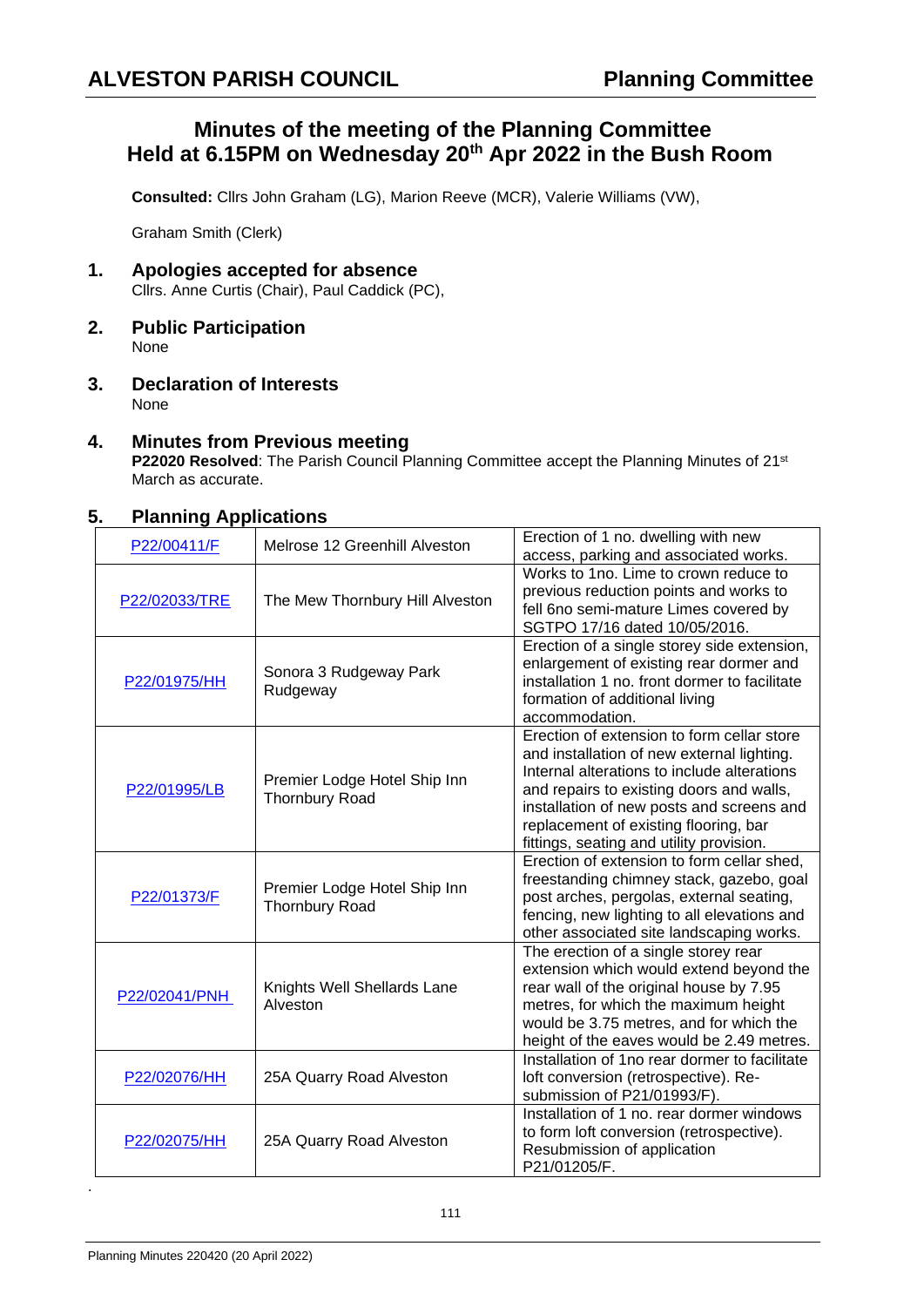**P22021 Resolved:** The Parish Council Planning Committee object to P22/00411/F due to; the entrance/exit being located at the narrowest part of Greenhill Rd generating more traffic movement in an area which is already congested at school peak hours. The Parish Council is concerned that the erection of this home does not consider activity within the neighbouring Jubilee Field and potential damage caused to the house resulting in sporting activity on the field. (The house is within easy shot of a "six" from the Cricket square). The Parish Council will not stop recreational sport on the field and should the development be given approval requests that South Glos Council planners add a condition which passes responsibility for the protection of the home to the developer and not to hold field users liable for damage caused due to the close proximity of the development to the sports pitches.

**P22022 Resolved:** The Parish Council Planning Committee object to P22/02033/TRE as the committee can not see why the felling of trees is necessary. Although the committee does not object to reducing to crown the 1no. Lime.

**P22023 Resolved:** The Parish Council Planning Committee have no objections to P22/01975/LB **P22024 Resolved:** The Parish Council Planning Committee have no objections to P22/01995/LB **P22025 Resolved:** The Parish Council Planning Committee have no objections to P22/01373/F **P22026 Resolved:** The Parish Council Planning Committee have no objections to P22/02041/PNH **P22027 Resolved:** The Parish Council Planning Committee object to P22/02076/HH for the reasons laid out in application P21/01993/F which was covered by a formal letter from Alveston Parish Council to planning officers sent under separate cover at the time.

**P22028 Resolved:** The Parish Council Planning Committee object to P22/02075/HH for the reasons laid out in application P21/01205/F which was explained that due to it not being in keeping with any other development in the area and that it is overlooking neighbours and that there are more bedrooms therefore increasing habitable occupants consequently more parking spaces being required.

| 6. |  | <b>Planning Permissions Granted</b> |  |
|----|--|-------------------------------------|--|
|----|--|-------------------------------------|--|

| P22/00057/ADV | Ship Inn Thornbury Road Alveston | Display of 2 no. externally illuminated<br>fascia, 1 no. externally illuminated<br>hanging sign, 1 no. externally illuminated<br>totem, 4 no. non illuminated parking<br>signs, 2 no. non illuminated directional<br>sign, and 2 no. externally illuminated<br>totem signs. |
|---------------|----------------------------------|-----------------------------------------------------------------------------------------------------------------------------------------------------------------------------------------------------------------------------------------------------------------------------|
| P22/00060/LB  | Ship Inn Thornbury Road Alveston | External works to attach 5 no. signs.                                                                                                                                                                                                                                       |
| P22/01297/HH  | 20 Beech Leaze Alveston          | Erection of a single storey front extension<br>to form enlarged garage and front porch.                                                                                                                                                                                     |

# **7. Planning Permissions Refused**

None

# **8. Applications Withdrawn**

| P22/01003/RVC | Barn Cottage Church Road<br>Rudgeway | Removal of condition 6 attached to<br>permission PT10/3348/F to allow the<br>annexe to be used as a separate<br>dwelling. Alterations to roof to facilitate<br>the conversion of existing store/workshop<br>to form self-contained annexe ancillary to<br>main dwelling. |
|---------------|--------------------------------------|--------------------------------------------------------------------------------------------------------------------------------------------------------------------------------------------------------------------------------------------------------------------------|
|---------------|--------------------------------------|--------------------------------------------------------------------------------------------------------------------------------------------------------------------------------------------------------------------------------------------------------------------------|

## **9. Notice of appeal (Secretary of State)**  None

# **10. Representation at Planning Meetings.**

None

# **11. Appeal decisions**

None